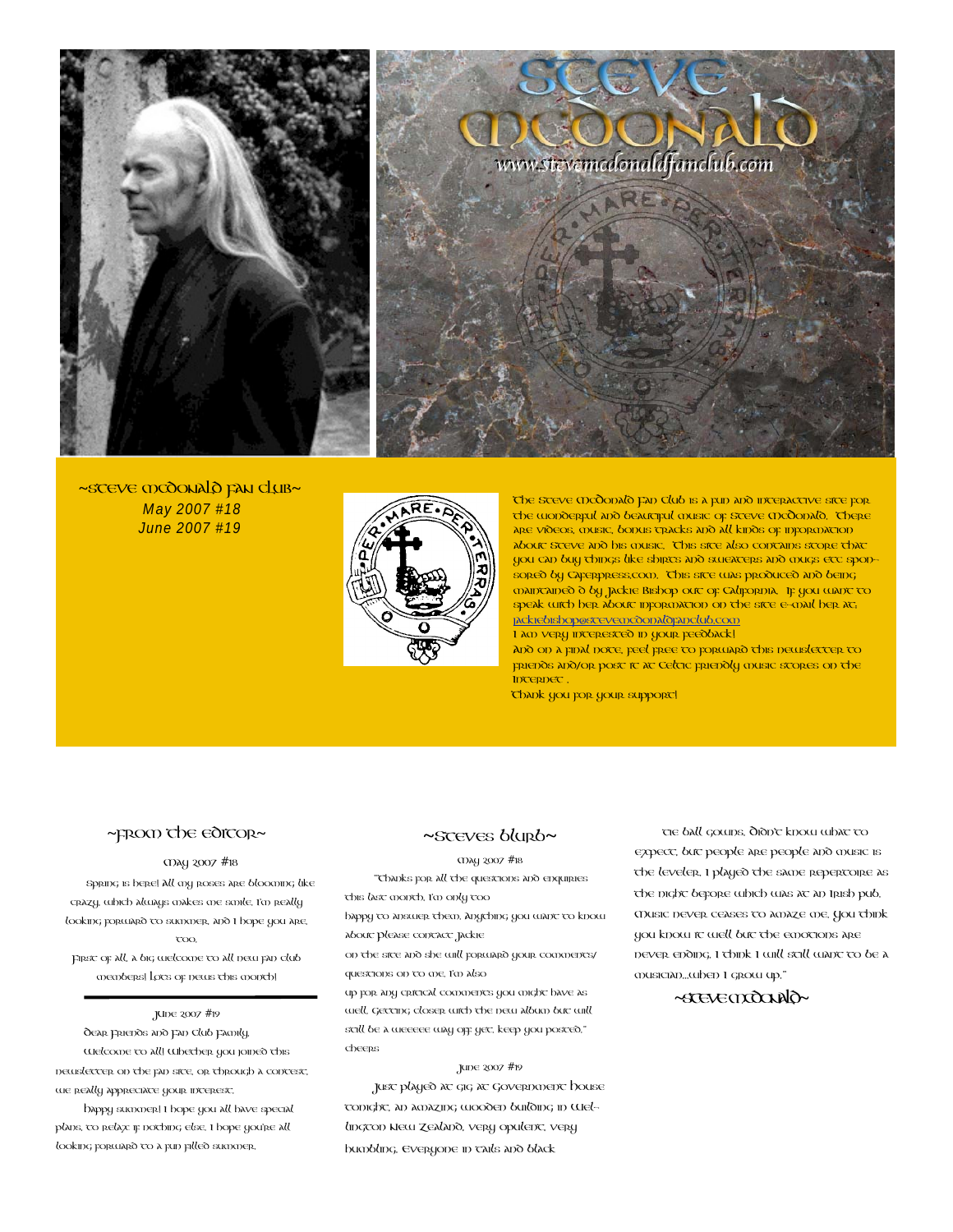### May Issue

There's a new page on the website where you can buy Steve's albums directly from Etherean music now. And Etherean also has a promo going on from now until July 4th--buy 3 CDs, get one free! And a new contest!

Please keep those Forum question coming! Steve loves to hear from you, and answers all your questions. There will be two pages on the Forum, one for questions for Steve and one for topic of the month. This month's topic is: What is it we love about Celtic music? And why do we want another Celtic album from Steve? I will announce the favorite in next month's newsletter, so get your vote in so your favorite will win! And the person who gives the best reason will win an autographed CD!

I will add last month's Topic of the Month to the archives.

Check it out at [www.stevemcdonaldfanclub.com](http://www.stevemcdonaldfanclub.com)

June Issue

There's a page on the website where you can buy Steve's albums directly from Etherean music now. And Etherean also has a promo going on from now until July 4th--buy 3 CDs, get one free! Etherean music has sent me some Steve McDonald 1999 Tour white T-shirts, and some UK versions of Legend to give away as contests prizes! So if you are interested in either of these for yourself, please go to [www.stevemcdonaldfanclub.com](http://www.stevemcdonaldfanclub.com) and enter to win!! You may chose whichever you would like!

Jennie Scotcher, a New Zealand journalist, has sent us her interview with Steve, and the article that was featured in the Dominion Post Indulgence. Read and enjoy some insight into Steve's life! Please keep those Forum question coming! Steve loves to hear from you, and answers all your questions. There are two pages on the Forum, one for questions for Steve and one for topic of the month. This month's topic is: "Steve has recorded several traditional Scottish songs. Which other ones would you like to hear him perform?"

I will announce the favorite in next month's newsletter, so get your vote in so your favorite will win! And the person who gives the best reason will win an autographed CD! I will add last month's Topic of the Month to the archives.

Check it all out at [www.stevemcdonaldfanclub.com](http://www.stevemcdonaldfanclub.com)



#### may issue Here's a little Etherean news and special:

"Well, after all your patience, the Etherean website is still not up. Our webmaster faced some real challenges with the new software and features we purchased to help develop our new site. Because we kept running into walls we have chosen to take a new path. We are building a foundation so we can bring you more live content. It will be more months before we launch but we hope it will be worth it. We'll have live interviews with Steve, archive music videos, and live broadcast of his new album production. We will have Jackie announce to all of you when the site is about to launch and we'll send your announcements of every Steve McDonald feature before it airs.

Here are our special this month through July 4:

### Buy 3 CDs, get one FREE!!

Go to [www.stevemcdonaldfanclub.com](http://www.stevemcdonaldfanclub.com) and visit the BUY CDs page to take advantage of this great offer! Be sure to mention the fan club and this offer! Your enthusiasm and support for Steve and his music means a lot to Steve and Etherean. Thank you!"

# WINNERS

## Mays' On the Road Winner:

Carol Anne "Farquarson Walker" Kopke

The Steve McDonald On The Road Team is a very special group of Steve's listeners who help promote his music. I know through your e-mails to me that many of you are already doing this by telling friends about his music, posting about his music on message boards, and asking for his CDs in stores. Thank you all for your efforts! We're thrilled by your support, and I'd love to encourage you to continue to spread the word about his music. On The Road Team membership is open to all of his listeners, and benefits include your name listed on the front page of the On The Road Team section of the Fan Club website, and a chance to win autographed CDs in a monthly drawing for On The Road Team members only. Joining is easy...visit the On The Road Team section and click on "Invitation" to see what you need to do. Whether you decide to join the team or not, we appreciate your support!

# Junes' On the Road Winner:

Well, friends, I am afraid that we did not have any new members for the On The Road contest this month, and everyone has already won!

I know that everyone who loves Steve's music tells their friends about it, and shares his music. Write in and let me know, and I will post your stories, and enter you to win an autographed CD!